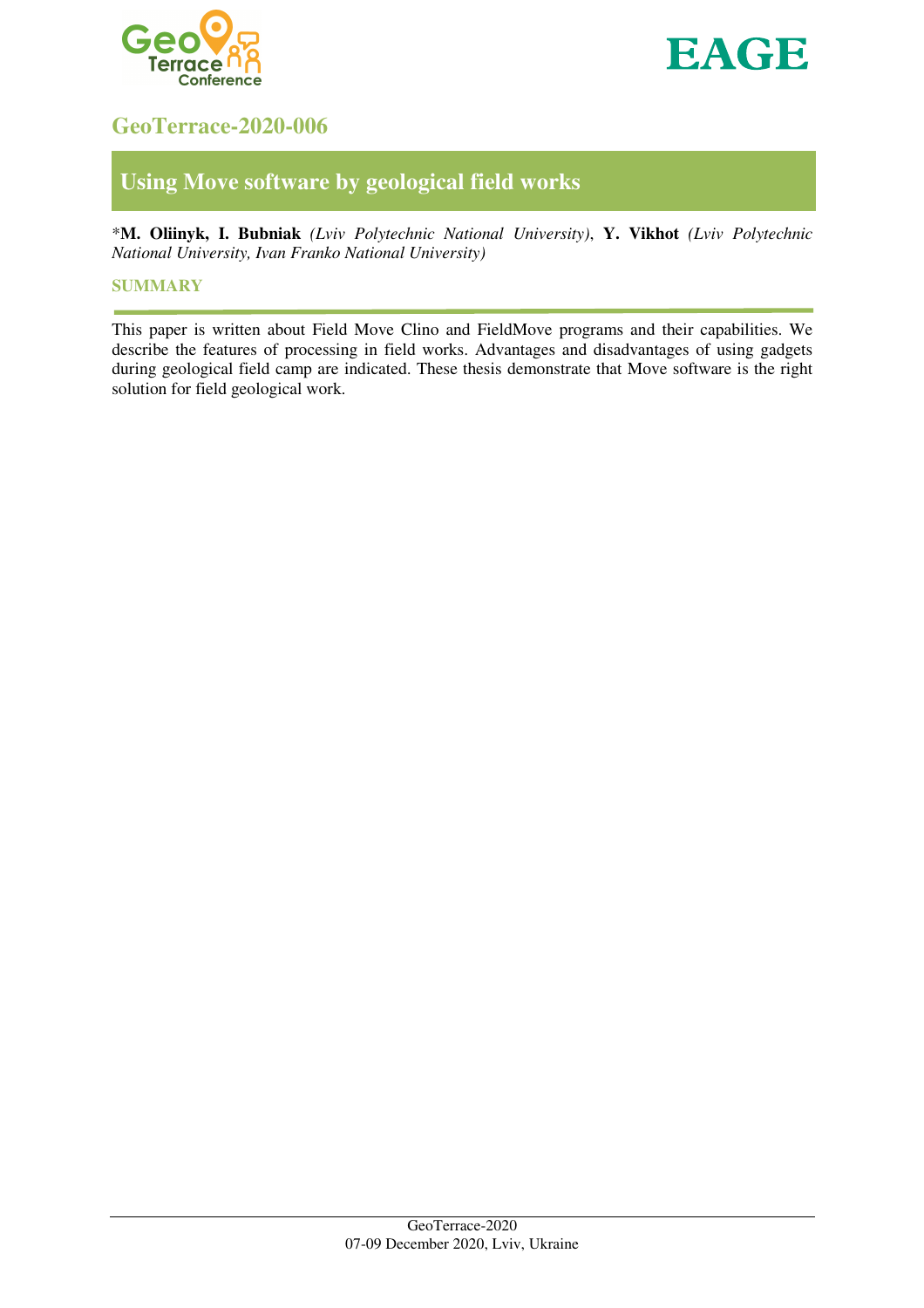



#### **Introduction**

The first students' field practice is an additional element that helps in the learning process. It is the most important stage in the formation of ideas about the application of theoretical knowledge in practice. Quite often the teachers of educational practices face with a classic problem - students who have completed a course in certain disciplines and successfully passed exams, do not know how to apply their knowledge and skills in the field. Our task is to teach students to put their knowledge gained in University into practice using new approached programs such as Field Move Clino and FieldMove and the using of gadgets.

#### **Stage of investigation**

1) The aim of the preparatory period, the purpose of which is to acquaint students with the tasks of geological practice, preparation of the necessary equipment and maps. 2) The main goal of the field period is to describe the geological structure, measure the azimuths of strike and dip, as well angles. The classic period was based on the use of a compass, a hammer, and a map, however, smartphone with the Field Move Clino program installed, which act as a compass and a map, became an alternative, while the geological hammer remains indispensable. 3) The cameral stage consists of the processing and registration of the received information, in a result students get the written report and the created map.

### **Field Move Clino and FieldMove**

Field Move Clino is a digital compass designed to gather and store data on iPhones or smartphones (Figure 1)(MOVE 2020). Designed to simplify a field work, including location and GPS sensors, Field Move Clino is not only used for orientation by compass, it also allows you to measure the strike and dip of layers, cracks, faults and cleavages. It also allows you quickly perform large numbers of measurement, make the data set statistically more reliable. Field Move Clino allows you to create observation points, attach series of photos to them, and even add text notes with a geographical links (Figure 2). In addition to supporting online maps (Figure 3), FieldMove Clino also supports offline maps, which allow you to import your own base maps with geographic links and collect data out of connection. Data can be exported as MOVE, CSV, or KMZ files, and then imported directly into FieldMove, Move, or other applications such as Google Earth. Examples of applications of this software product include hundreds of names. The most important of them should referenced (Allmendinger et al, 2017; Bubniak et al, 2020; Cawood et al, 2017; Lee et al, 2013; Whitmeyer et al, 2019; Lee et al, 2018; Pavlis et al, 2014; McCarthy et al, 2009; Sun et al, 2010; Pavlis et al, 2010; Brush et al, 2019).



*Figure 1 Measurement the strike and dip of the layers*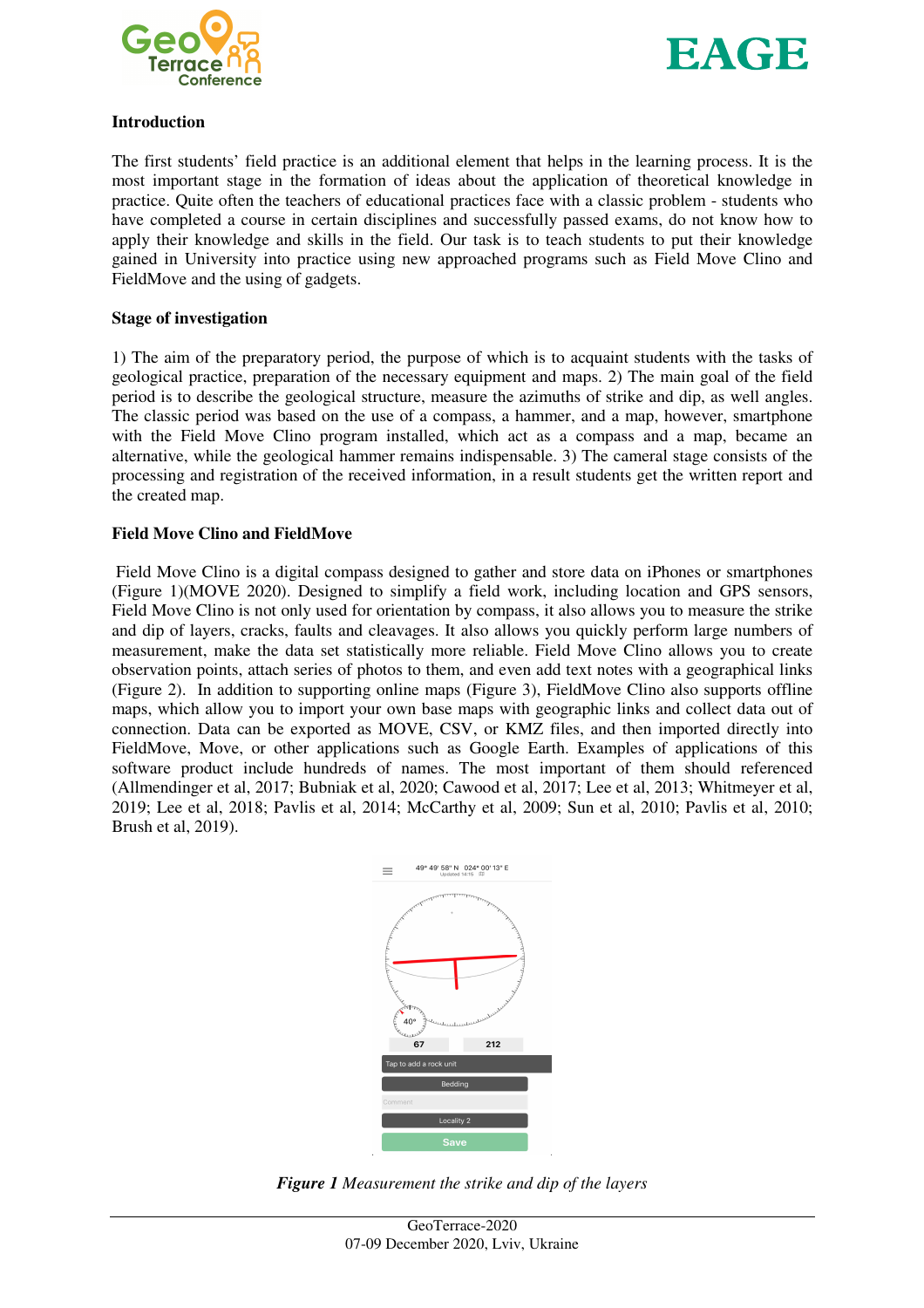





*Figure 2 Sample of saved locations with attached photos on the example of the route of geological field camp in Birki village* 



*Figure 3 Map with the location points and measured cracks (indicated in green) and the position of menilites (orange) on the example of the route in Dolyna district, Lypa river.*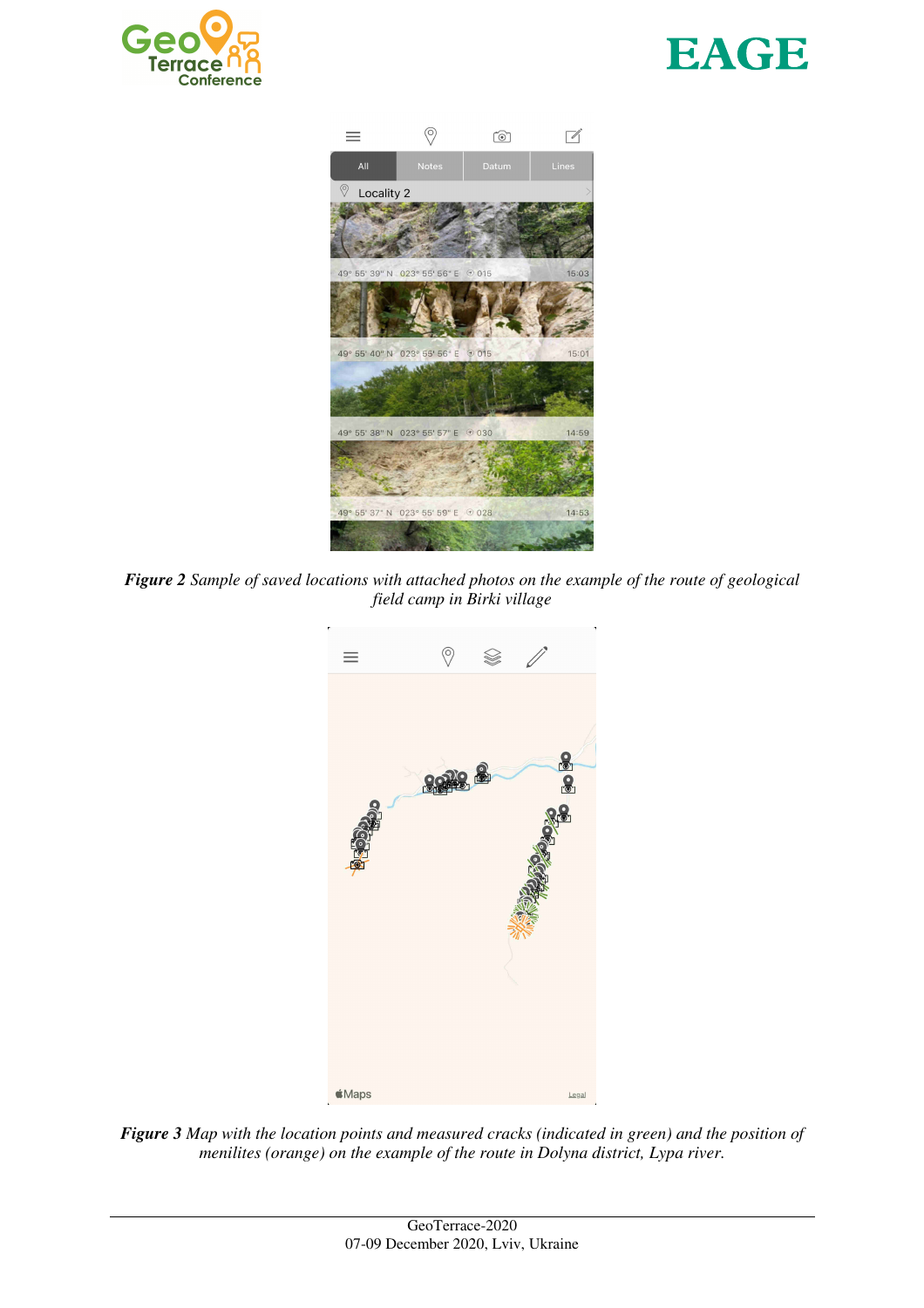



FieldMove (MOVE 2020) (Figure 4) is a program for mapping polygons on a map and collect geological data. It is presented in a cartographic format and is intended for use on tablets. The program allows users to use drawing tools to mark geological contacts, as well as create polygons to show different types of rocks. Data can be exported as MOVE, CSV or KMZ files. FieldMove relies on three sensors in your device - a magnetometer, gyroscope and accelerometer. These sensors can be programmed to measure the orientation of planar and linear features in the field. All three sensors are standard on iPhones and iPads, but are not always available on other hardware devices. Always check the device to make sure that all three sensors are present and that the compass and clinometer give accurate readings before you start collecting information.



*Figure 4 Satellite map in the program with the specified location* 

# **Results of investigations**

Thanks to programs mentioned above a map of geological field camp was given to every student's smartphone. Series of photo of outcrop attached to each location point with strike and dip of the layers specified. They also had the opportunity to put down in the notes the name of the outcrop as well as the names of the minerals and their features. As a result, each student was able to analyze the information which led to the successful writing of the report.

# **Use of gadgets during geological field camp: advantages and disadvantages**

Modern technologies are created to facilitate the task. Knowledge of new programs and mastery of functions is the clue to success in any scope. The first student geological field camp is a clear example of this. Decades ago, the classical period of geological field camp was based on manual labour. All data were measured with a compass, location - with GPS device, and with a printed topographic map. Now only one smartphone is able to perform several functions: photo, watch, calculator, compass, GPS, map, information guide, translator, etc. What could be edited only after field day now can be partly automatized in the field, processing the information and thus significantly reducing the field period and simplifying the cameral period. Of course, there are disadvantages of using gadgets in the field – programs and data processing and export requires certain knowledge and skills to be learned, and you also need to be interested in software updates, because these are new opportunities. Among the technical disadvantages are the speed of discharge of the device battery, especially on a sunny day, the probability of malfunction program during operation, saving data failure in software. Also, if we are talking about creating map with coordinates, it will be for charge.